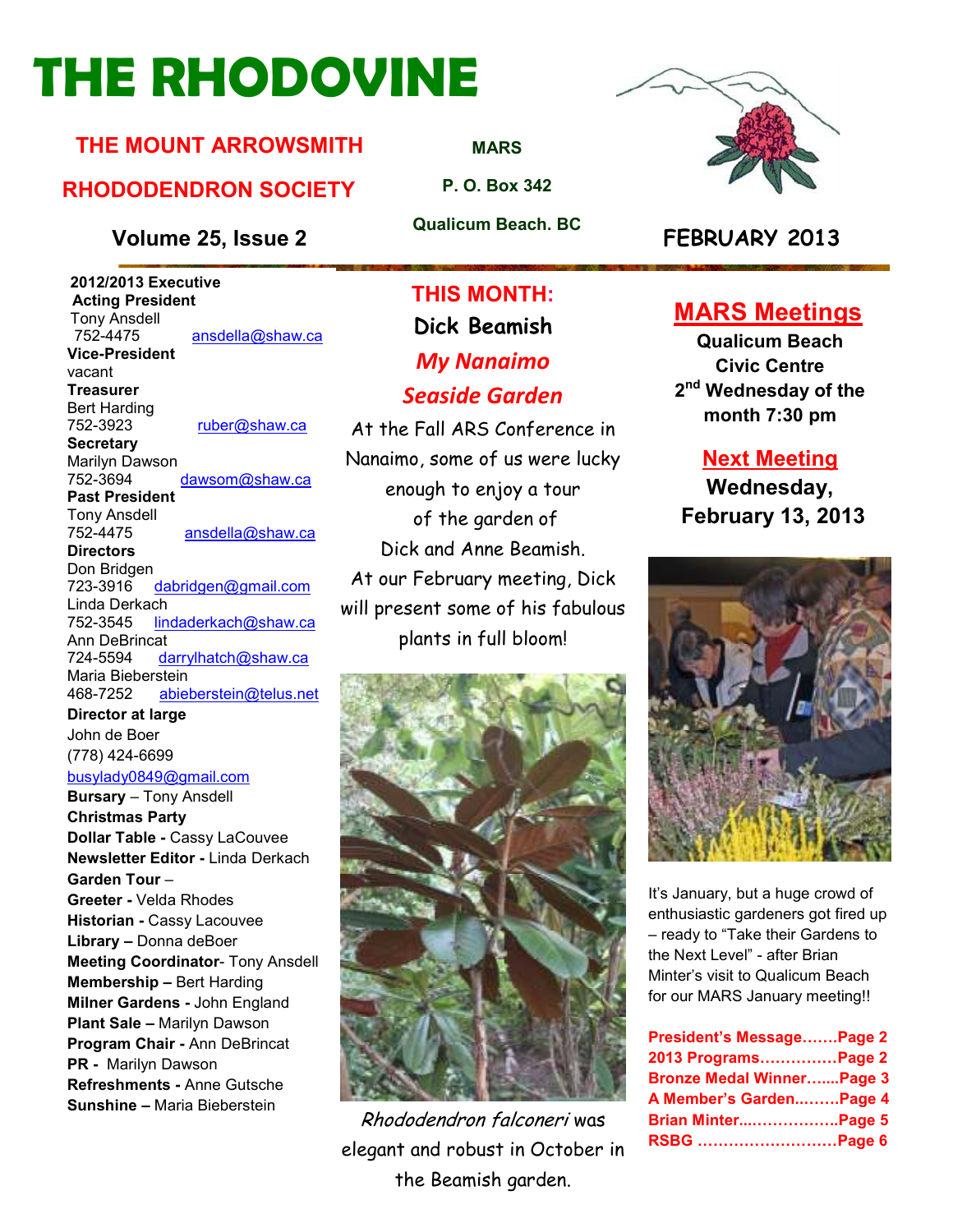#### From Your President…

We had a highly successful meeting on January 9th when we hosted Brian Minter who gave a presentation on "Taking your Garden to the next Level." His presentation included information and recommendations on many plants, including companion plants for Rhododendrons. He also included some philosophy on new approaches to your garden and all this was delivered with a touch of humour which kept the evening light. Altogether - an excellent evening. More information can be found on page five of this newsletter.

In three months we will be starting a very busy three weeks with the Truss Show, Spring Fling and Garden Tour. Planning for these events is already underway in the capable hands of Glen Jamieson, Marilyn Dawson/Maria Bieberstein and Kathy Loyer/Linda Derkach. As in the past, these folks will be looking for volunteers to help to make these events as good as they have been before.

Tony

## **Mark Your Calendar….**

**MARS Rhododendron Show and Sale**  Saturday, April 27, 2013 Parksville Curling Club

#### **ARS Convention 2013**

Near Seattle/Tacoma Airport Thursday, May 2 – Sunday, May 5, 2013

**MARS Spring Fling Plant Sale**  Saturday, May 4, 2013

**MARS Mothers' Day Weekend Garden Tour**  May 11 and 12, 2013

The Editors reserve the right to edit submissions to the newsletter for purposes of consistency, clarity and space restrictions.

## **MARS Programs in 2013….**

**February 13 – Dick Beamish** 

**Nanaimo Seaside Garden** 

#### **March 20 - Expert Panel**

 **The Rhodie Calendar: Care of Rhododendrons Through the Seasons** 

**April 10 – Verna & Bob Duncan**

 **Pushing the Hardiness Limits: Fruit Trees and Subtropicals** 

**May 8** 

**Yet to be confirmed** 

#### **June**

**MARS Wind-up Party**

#### **Thinking of Donating to the ARS…..????**

#### *Here's an idea.. voluntary for sure*

Recently, you would have received a donation request from the ARS President asking for help to cover the budget shortfall. If you are inclined to make a donation, you may do so at our meeting in February. Our Treasurer will collect any donations to the ARS and send as a lump sum from MARS….thus negating the need for you to find an envelope and stamp.

If you like this idea, please bring your donation to the meeting.

#### *And please remember – this is totally voluntary.*

There are no expectations that anyone will donate.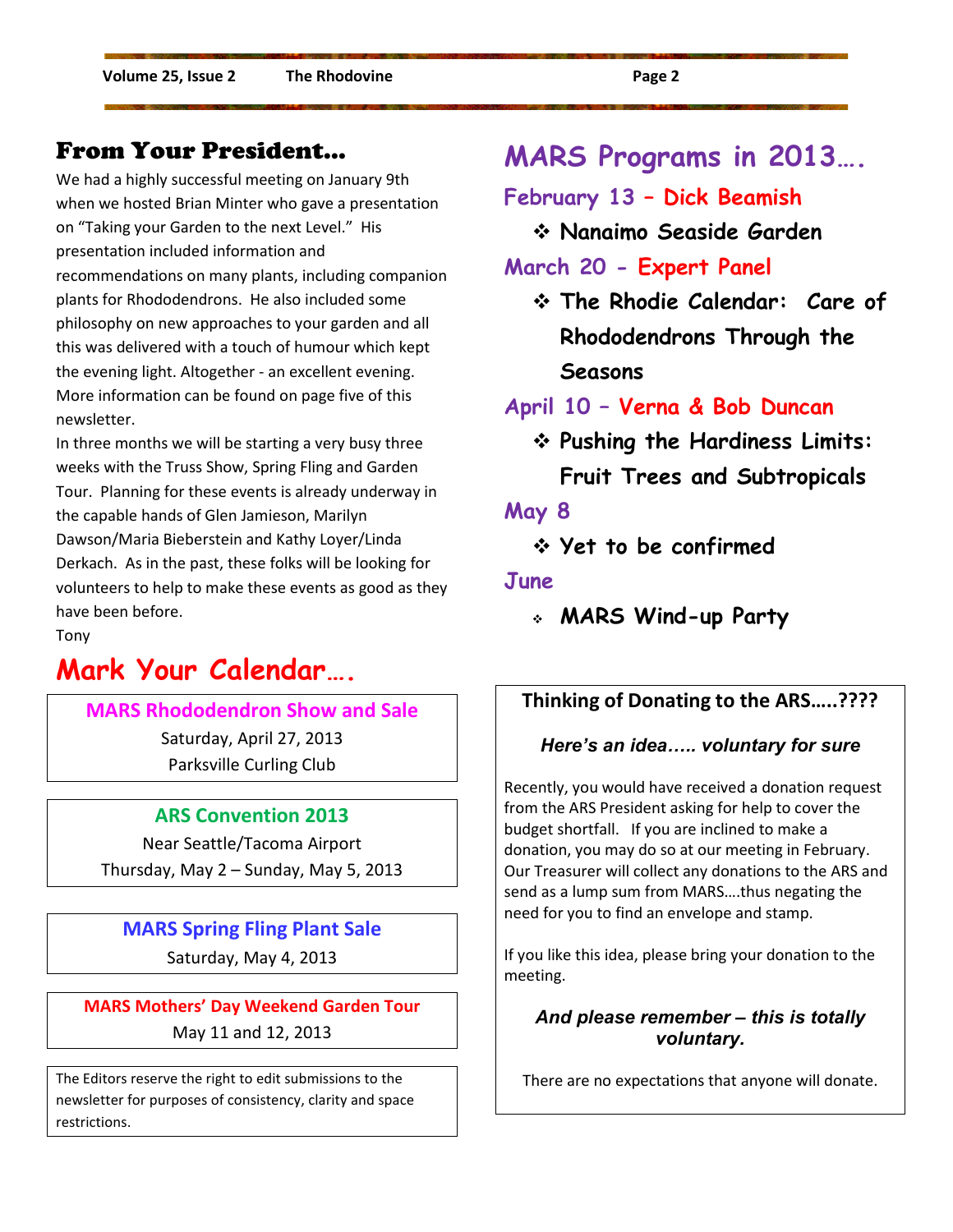## **Year Round Interest in the Garden….**



Ellen and Jim Rothwell's garden is exquisite in spring and summer……and something totally different – but still beautiful - after a little snow below…..



Photos: Ellen Rothwell

**Please note – our March meeting will be held on MARCH 20 – the third Wednesday due to availability at the Civic Centre.** 

### **Bronze Medal Award**

*At our MARS Christmas Party, we recognized long-time and*  very active member, John England, with the Bronze Medal...

**The** 

### **Mount Arrowsmith Rhododendron Society**

*is pleased to present The Bronze Medal* 

*to* 

## **John England**

**This is in recognition of John**'**s longstanding service to MARS. Since he joined many years ago, he has been a willing volunteer; he has edited the newsletter, coordinated meetings, chaired the Garden Tour Committee and acted as liaison with Milner Gardens. He has taken part in many Truss Shows, chaired the successful 20th Anniversary party, and served as President for three years. Two England gardens have been featured on the Garden Tour. Both John and his wife Arlene have been gracious hosts to many pot lucks and also many, many guest speakers over the years. With great pleasure, we recognize this outstanding service to MARS with the chapter's highest honour, the Bronze Medal Congratulations John – well-deserved!!**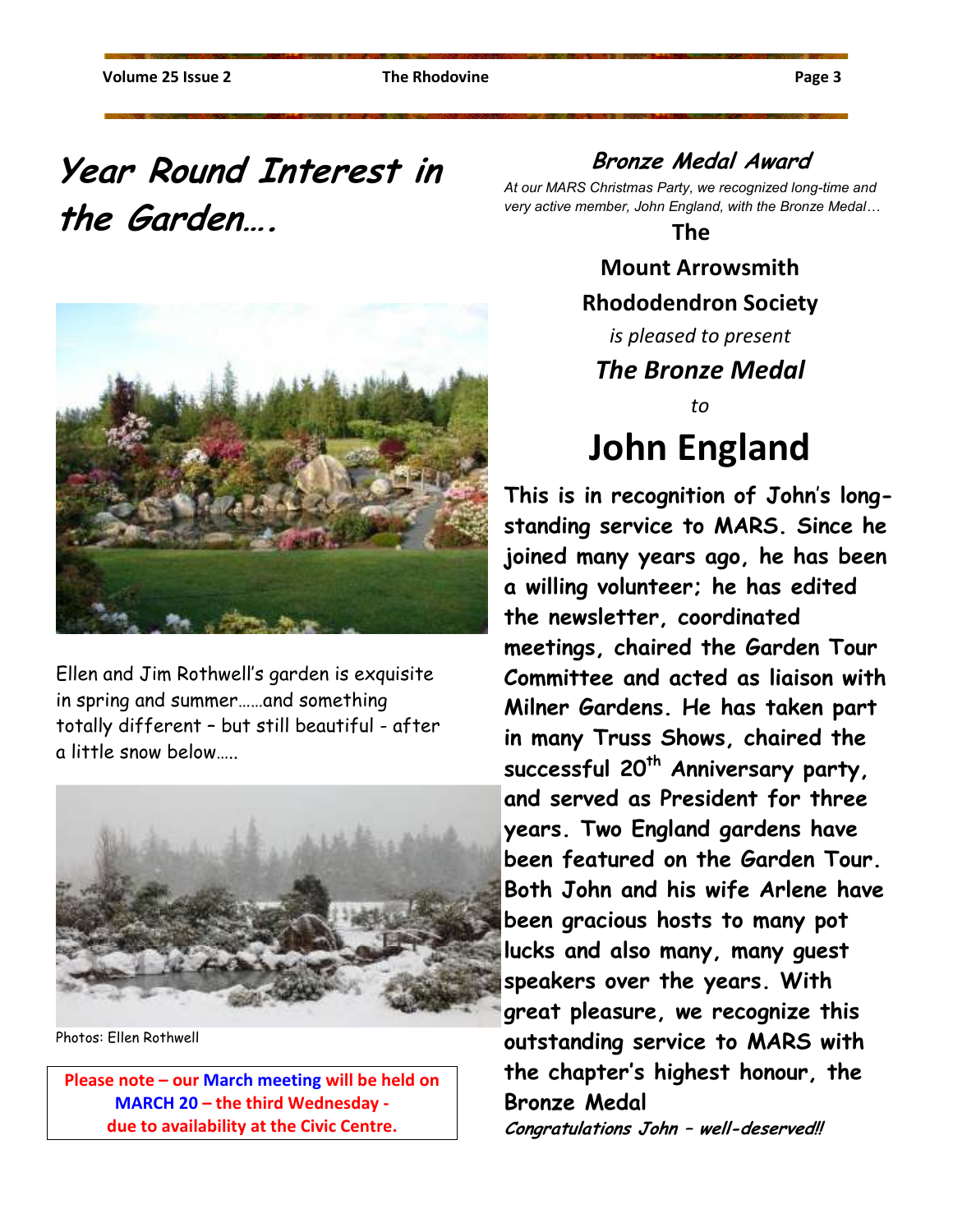## **In Our Members' Gardens….**

Nicola Lupton shares some photos of wonderful old rhododendrons in her seaside garden…..their names have long been lost, but their beauty shines on year after year.











**Nanoose Naturalists Present Andy MacKinnon TOPIC: Alpine Plants of British Columbia** 

**DATE & TIME: February 14, 2013 at 7pm** 

**PLACE: Nanoose Library Centre (Corner of NW Bay Road & Nanoose Road)** 

**Andy will talk about his latest book due out in March - Alpine Plants of BC ADMISSION: By donation**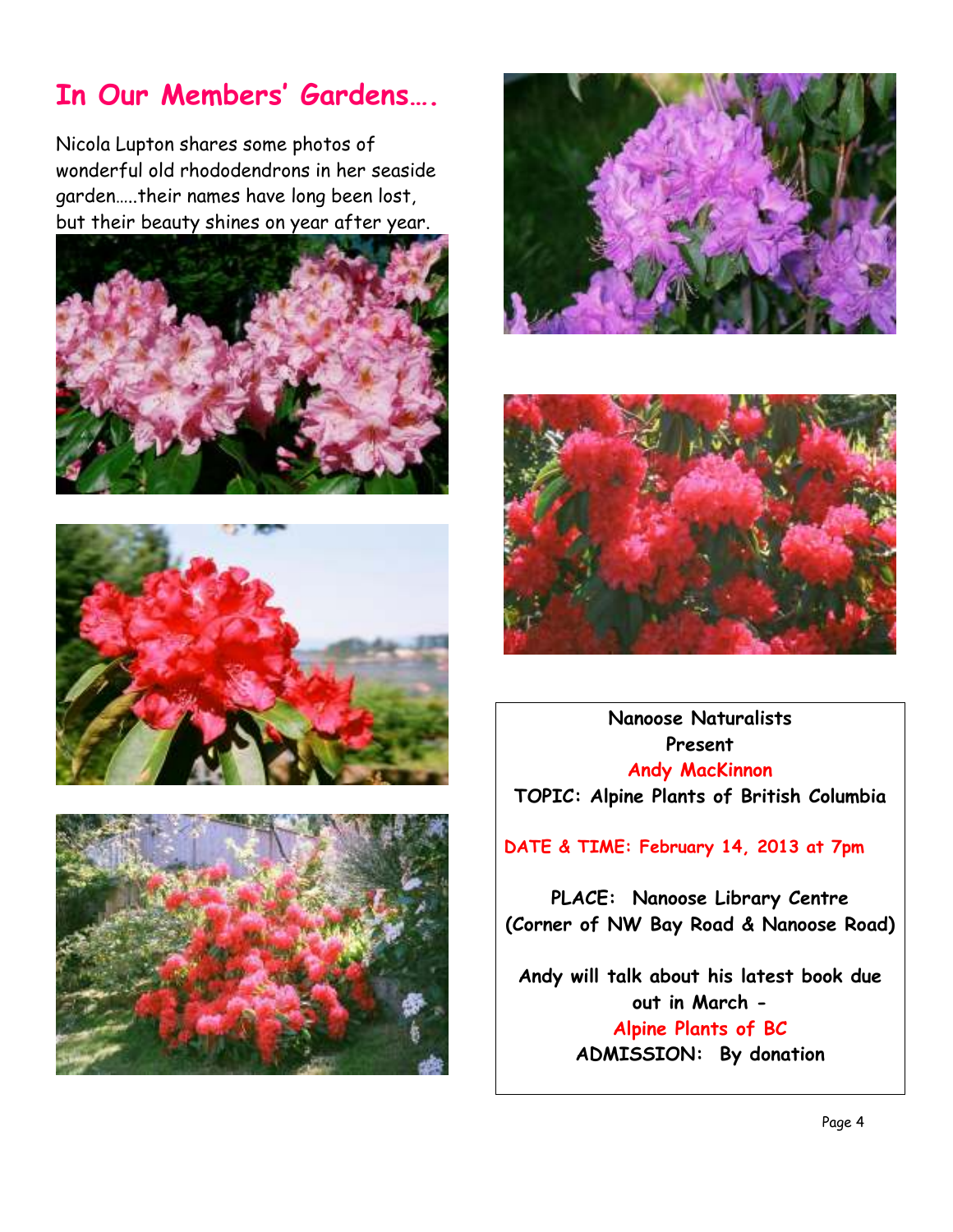## **Brian Minter Wows Them in Qualicum**

Over 170 passionate gardeners braved the rain, sleet and cold on Wednesday night to get fired up for the coming gardening season by Brian Minter, well-known speaker, radio personality, writer and horticultural expert.

Brian never disappoints – he is at once enthusiastic, hilarious, high-energy and knowledgeable….an irresistible combination to ardent gardeners.

He encouraged us to be creative, shake off the old and bland, and have fun in our gardens. According to Brian, the secret for a great garden is not just the plants, but how they are put together in creative and unusual combinations.

He encouraged us to plant wild containers, try new fruits and vegetables in exciting new ways, create hanging baskets of succulents, grow winter veggies, plant up the walls and trellis our fruit trees.

Suggestions of plants to add to our rhododendron beds included alliums, hellebores, hydrangeas, blueberries and clematis.

Plant sales were brisk, and creative juices were really flowing once Brian was through with us.

Many thanks to our fellow gardeners who came out in droves, and to the members of MARS for helping to make the evening a great success!



Brian hamming it up with some of his fans while others snapped up bargains at the plant sale.



Brian extolling the virtues of painting a little silver calocephalus an iridescent orange – and with sparkles no less!! \*\*\*\*\*\*\*\*\*\*\*\*\*\*\*\*\*\*\*\*\*\*\*\*\*\*\*\*\*\*\*\*\*\*\*\*\*\*\*

**And on Barbara Kulla's Wish List……** 



Rhododendron 'Honey Butter' at Kubota Gardens